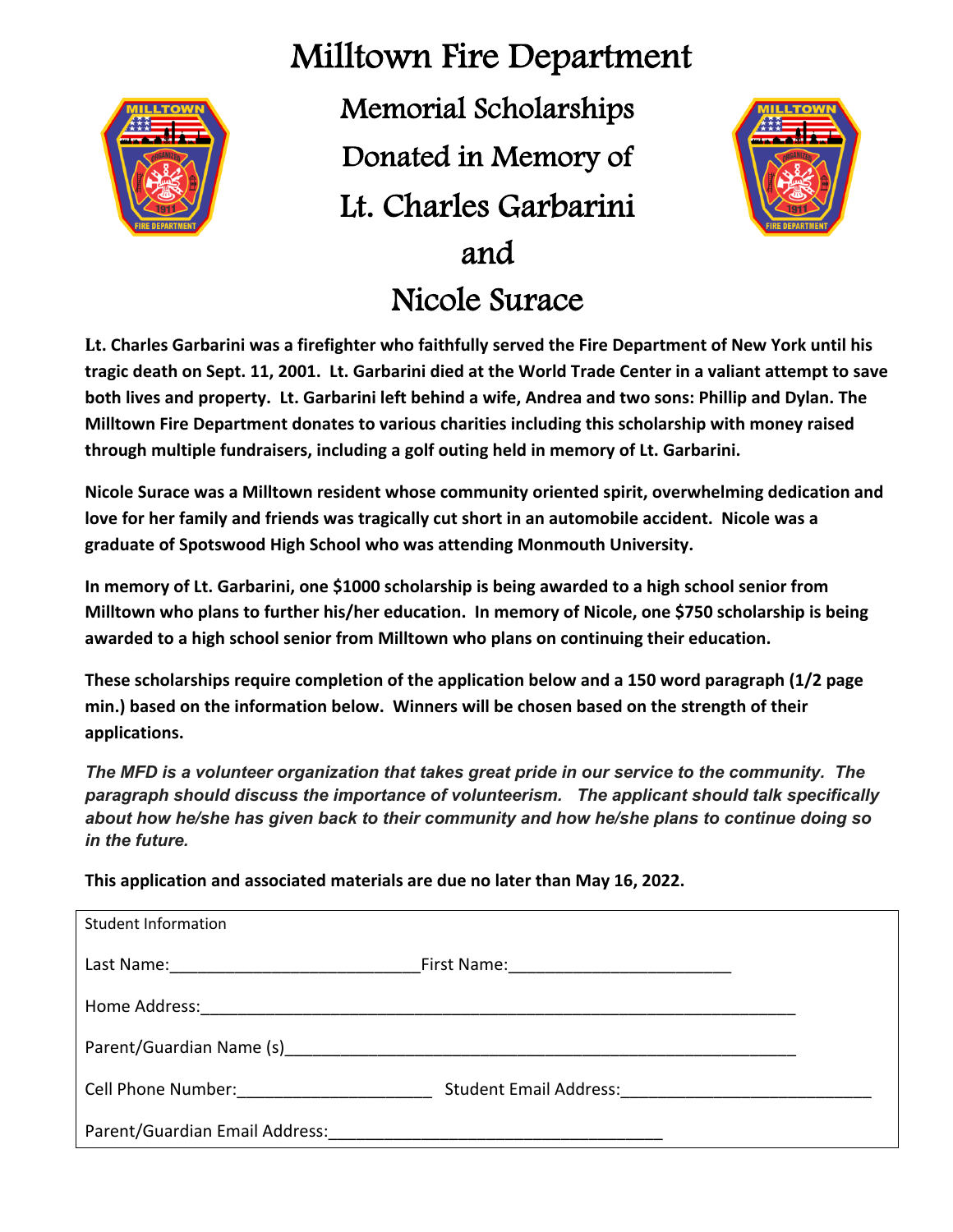| <b>School Information</b>                                                                                                                             |  |
|-------------------------------------------------------------------------------------------------------------------------------------------------------|--|
|                                                                                                                                                       |  |
|                                                                                                                                                       |  |
| High School Guidance Counselor Phone Number: ___________________________________                                                                      |  |
| High School Guidance Counselor's email address:                                                                                                       |  |
| Weighted or Unweighted (circle one)<br>Grade Point Average: The Contract of the Contract of the Contract of the Contract of the Contract of the Contr |  |
| Future College/University/Trade School: National College School                                                                                       |  |
| Future Major/Career: National Assembly of the Major Annual Assembly                                                                                   |  |

| Extra-Curricular/Co-Curricular Activities: (clubs, sports teams, etc.) |                                                                                                 |  |  |
|------------------------------------------------------------------------|-------------------------------------------------------------------------------------------------|--|--|
|                                                                        | Year(s):                                                                                        |  |  |
|                                                                        | Title:______________________(Indicate if you held an office such as President, Secretary etc.)  |  |  |
|                                                                        | Year(s):                                                                                        |  |  |
|                                                                        | Title: ______________________(Indicate if you held an office such as President, Secretary etc.) |  |  |
|                                                                        | Year(s):                                                                                        |  |  |
|                                                                        | Title: ______________________(Indicate if you held an office such as President, Secretary etc.) |  |  |
|                                                                        | Year(s):                                                                                        |  |  |
|                                                                        | Title: _____________________(Indicate if you held an office such as President, Secretary etc.)  |  |  |
|                                                                        | Year(s):                                                                                        |  |  |
|                                                                        | Title:______________________(Indicate if you held an office such as President, Secretary etc.)  |  |  |
|                                                                        |                                                                                                 |  |  |

**(Additional information can be listed on a separate piece of paper if extra space is needed)**

| Part-Time Employment- Circle if you are currently working at the business listed or have in the recent past. |           |                |  |
|--------------------------------------------------------------------------------------------------------------|-----------|----------------|--|
| 1) Business Name                                                                                             | Job Title | current / past |  |
| 2) Business Name                                                                                             | Job Title | current / past |  |